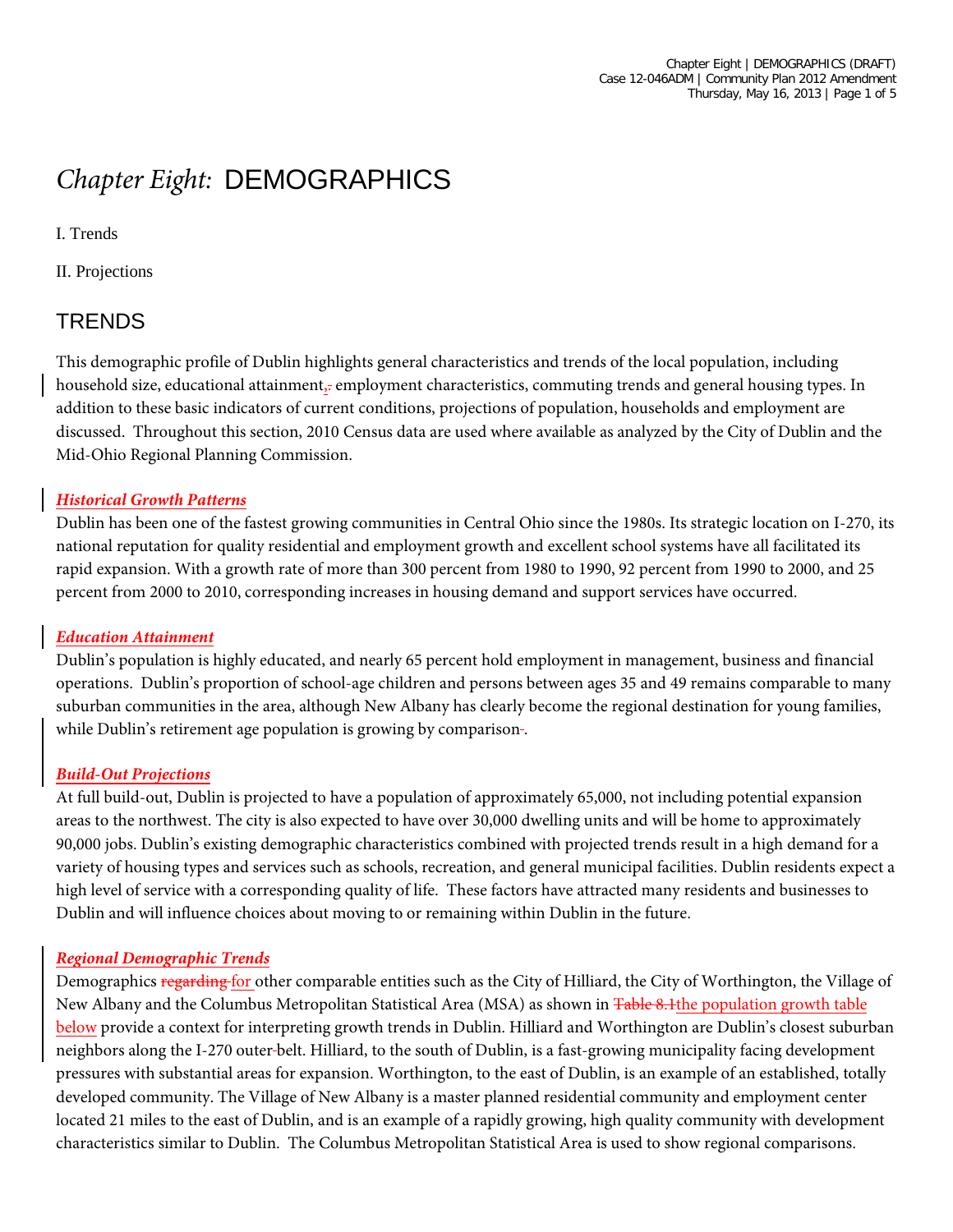Additionally, Delaware County, in which a portion of Dublin is located, has experienced substantial growth over the past decade.

### Population and Households

Dublin's rapid growth has occurred primarily over the last 40 years due to the availability of public water and sanitary services made possible in the early 1970s with the development of Muirfield Village. At that time, the Village of Dublin included comprised a population of less than 700 residents, and its subsequent growth is charted below from 1980 to 2010. In only a 10-year period, the population increased five-fold to over 3,800 people; by the 1990 Census, Dublin's population rose by 350 percent to a total of 16,366, allowing Dublin to incorporate as a city after surpassing the minimum required 5,000 residents. Dublin's rapid expansion continued through the 1990s, expanding through the 2000 Census to 31,392 residents, and to 39,245 residents in the 2010 Census. By 2012, the Mid-Ohio Regional Planning Commission estimated Dublin's population at 42,038.

On average, Dublin has grown by over 1,000 persons per year over the last 30 years. Between 2000 and 2010, Dublin's population grew by 25 percent. In comparison, Hilliard grew by 14 percent, New Albany expanded by 91 percent, and the Columbus MSA increased by 20 percent. In contrast, Worthington's population decreased slightly during this period.

The rate of household growth in Dublin slowed from 12 times the regional average in 1990, to five times the regional average in 2000, to a little over twice the regional average in 2010. In 1990, Dublin had 5,533 households. This increased by 102 percent in 2000, to 11,165 households, and by 34 percent in 2010, to 14,984 households . By 2012, Dublin was home to an estimated 15,085 households.

The size of the Dublin median household, in contrast, changed from 2.96 persons per household in 1990 to 2.81 in 2000 (a five percent decrease). The total decline in household size from 1980 to 2000 equaled 11 percent. From 2000 to 2010, average household size decreased an additional 2 percent, reaching 2.74 persons per household. Dublin, Hilliard and New Albany each have larger households than the Columbus MSA. However, relative changes in household size have varied significantly since the year 2000. Dublin is the only community of the four evaluated to have a decrease, Hilliard showed no change, and Worthington had a slight increase in household size. By contrast, New Albany's household size increased dramatically during this period, by 11 percent over year 2000 levels.

### Education Attainment

The 2010 Census indicates that 98.3 percent of Dublin residents aged 25 years and older are high school graduates, a 1 percent increase from 2000. This level of educational attainment is somewhat higher than the rates of each of the comparison community except for New Albany. The table below shows the percentage of high school graduates in 1990, 2000, and 2010, as well as rates of college graduation. Dublin had a 70.8 percent graduation rate in 2010, approximately 6 percent above Worthington and approximately 7 percent below New Albany. The types of jobs held by most Dublin residents are indicative of the need for a college education.

### Jobs and Employment

Unemployment rates for 1990, 2000 and 2010 are shown in the table below. Low unemployment rates are indicated for all four comparative areas, with the lowest unemployment experienced in New Albany and Dublin.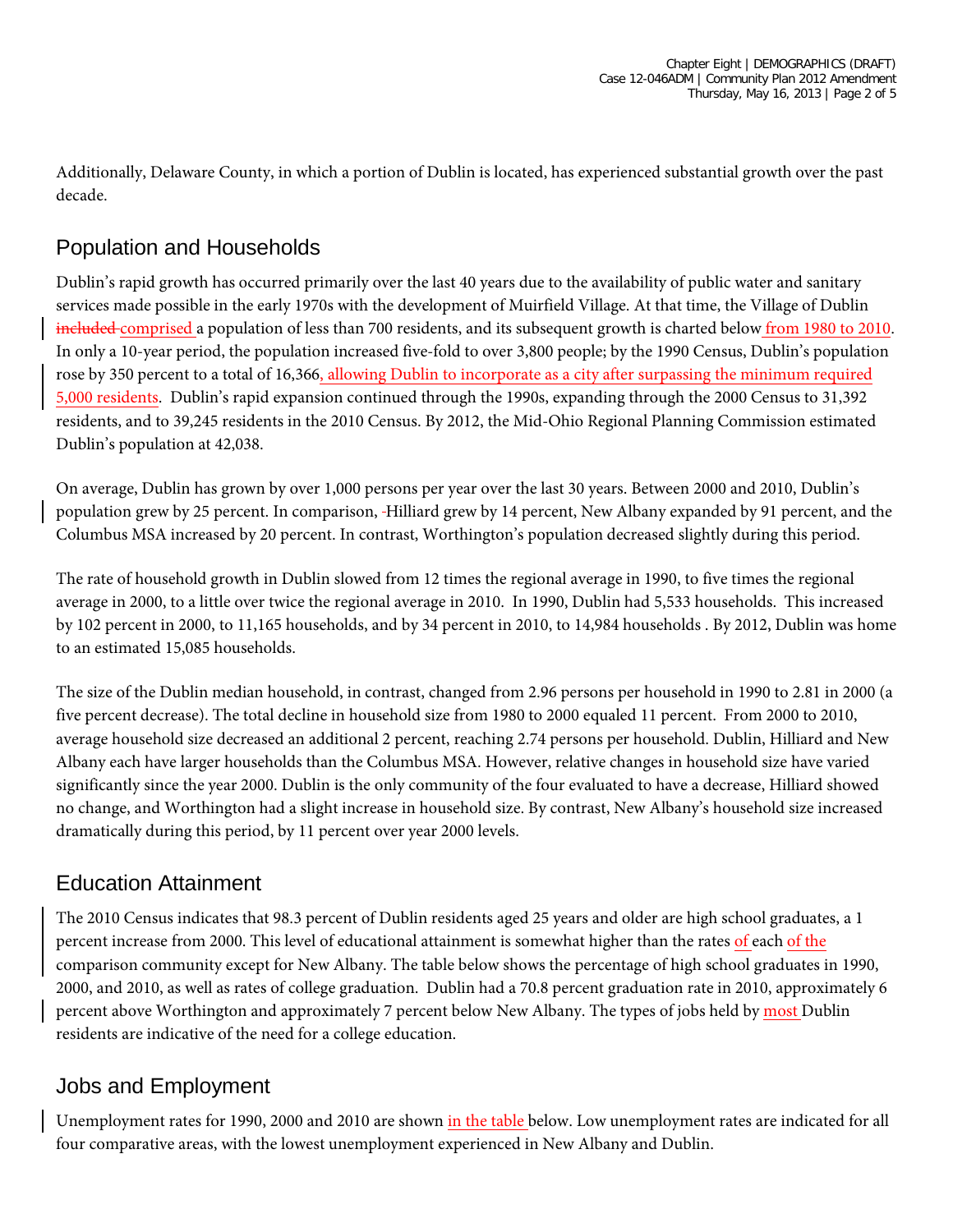The majority of Dublin's working population consists of managers and professionals. In 2010, nearly 64 percent held managerial, professional, and related jobs, an increase of four percent from 2000. Dublin was only exceeded in this category by New Albany (which has a similar workforce profile), with approximately 70 percent of its workforce in managerial and professional positions. Computer, sales and administrative support occupations accounted for an additional 24 percent of Dublin's workforce; this was a decrease from 2000, due in part to an increase in the number of construction, production and transportation-related jobs.

# Commuting Patterns

Dublin has a highly active and mobile suburban population. Serving as a major employer to the Central Ohio region, the city's daily population increases substantially as workers travel to Dublin's major employment locations. Estimates place the daytime population of Dublin at approximately 65,000 people, indicating a significant need for transportation infrastructure and daily services. Likewise, Dublin is home to a significant population of highly educated professionals who travel to other employment centers throughout the region such as downtown Columbus. Traveling to and from work, as well as a variety of other activities, the typical Dublin family is estimated by some accounts to make a total of 13 daily trips per household, compared to 11 for other comparable suburbs.

The region is highly dependent upon the automobile. More than 86 percent of Dublin's residents drive to work alone. This rate is similar to single commuter rates in other comparable suburbs and relatively higher than the overall rate of 82 percent for the Columbus MSA. The region is highly dependent upon the automobile. While 1.6 percent of working residents within the MSA use public transit, Dublin's percentage of transit use is less than one percent. Given the Ecity's predominately lower density development patterns, transit options are currently limited to routes connecting Dublin's largest employers. As additional jobs are created within the city, and development densities start to increase in strategic areas such as the Bridge Street District, the need to more effectively provide transportation alternatives for Dublin's major employment corridors will become increasingly important while also more viable due to higher potential ridership rates.

As an automobile commuting region, travel times throughout Central Ohio generally range between 21 and 23 minutes. Commuting times for Dublin residents range from under five minutes to over 90 minutes, with an average travel time of 23 minutes. With an estimated 17,599 employed Dublin residents age 16 years and over in 2010, approximately 83 percent work outside of the city. Approximately 41 percent are employed in Columbus, while 55 percent work elsewhere within the Columbus MSA. Less than three percent commute outside the region. Of the total number of jobs within the City of Dublincity, less than ten percent are actually filled by Dublin residents. These figures further highlight the substantial level of commuting into and out of the  $C$ city and the regional relationships between housing and employment.

# Age

The age composition of a community provides a basis for evaluating current and future service needs. As shown below, a majority of Dublin's population is concentrated in both school-age children and adults between 40 and 54. This reflects the predominantly single-family character of Dublin today but also a shift toward a growing middle-aged population, coupled with a much lower component of college-age residents. Between 2000 and 2010, young age groups (0-14) decreased as a percentage of the city's total population. At the same time, there were substantial decreases in adult age groups between 30 and 49, with even larger increases in the population aged 50 and older.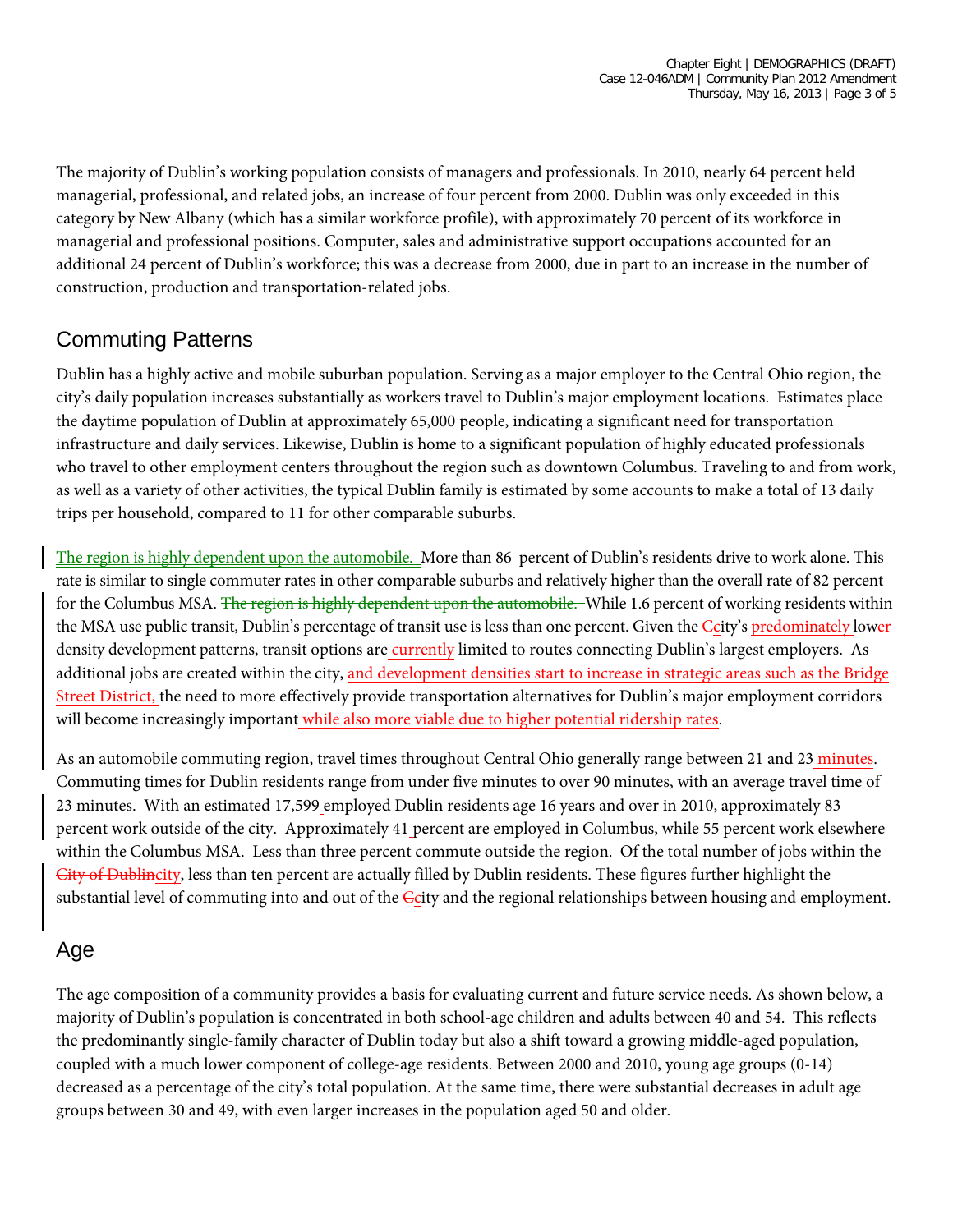While tThe proportion of families with children is still high for Dublin, with corresponding demand for schools, recreation facilities and other services such as childcare today. Given the significant component of adults age 40 to 54, however, Dublin's population will continue to age similarly to regional and national trends. As the Dublin population ages, there will be an increased shift in need for senior recreation activities, medical facilities and alternative housing. These trends have significant implications for the Dublin's existing single family housing stock, as described below.

# Housing Units

Dublin had nearly 15,779 housing units in 2010, and over 79 percent of those were owner-occupied. Dublin's renteroccupied units totaled 3,122. In comparison, Hilliard and the Columbus MSA have higher rates of renter-occupied housing, and lower rates of owner-occupied housing, while Worthington and New Albany are more reflective of Dublin's ownership patterns.

These ownership patterns correspond closely with the types of housing available in the city. Sixty-eight percent of Dublin's total housing units are single family detached homes, with an additional 15 percent comprised of single family attached housing products. The remaining 18 percent is comprised of a small number of two-family homes (less than 1 percent) and multiple family units. As Dublin's population continues to age, the demand for attached and multiple family product types is likely to increase. At the same time, large portions of Dublin's vast single family housing stock are approaching forty years of age and will require additional maintenance and investments to remain competitive in the housing market. Efforts to attract and retain a younger workforce will also generate demand for alternative housing types, but will also provide an opportunity to build future demand for the city's traditional housing stock as those workers start families and seek more space. It will be important for the City to continually monitor the status of its older neighborhoods and homes to ensure their continued success. See Land Use Objective 6 for more information.

# PROJECTIONS

 $\overline{\phantom{0}}$ 

Projections of housing, employment and population growth are based upon a comparison of existing residential and nonresidential development relative to the future land use expectations and established densities of the Land Use Plan. Inventories and estimates of existing land uses and densities are used as base values for projecting development to a 'buildout' condition. Information used to analyze population include the 2010 U.S. Census, MORPC population estimates, City of Dublin building permit information and data from the Auditors of Franklin, Delaware, and Union Counties. Build-out projections are conducted by assuming residential and non-residential densities for each land use classification shown on the Future Land Use Map and as indicated in the associated land use definitions. Average household sizes for owneroccupied and rental units are projected to decrease slightly in the future; projections of average household size by housing unit type for the year 2030 were used for this analysis<sup>[1](#page-0-0)</sup> equating to 3.16 persons per single-family detached unit, 1.59 persons per single-family attached unit and 1.68 persons per multiple -family unit. Average growth rates for the residential population are expected to decrease annually as the Ccity approaches build-out. Employment estimates include assumptions of typical ratios of commercial space to employees for retail, office and industrial uses, which equal 380, 330 and 780 square feet per employee<sup>[2](#page-3-0)</sup>, respectively. These typical assumptions are also adjusted where appropriate, to

<sup>1</sup> 1. *Average household size by housing type for the year 2030 provided by McBride Dale Clarion, 2005.*

<span id="page-3-0"></span><sup>2</sup> *2. Average space per employee as industry typicals provided by McBride Dale Clarion, 2007.*